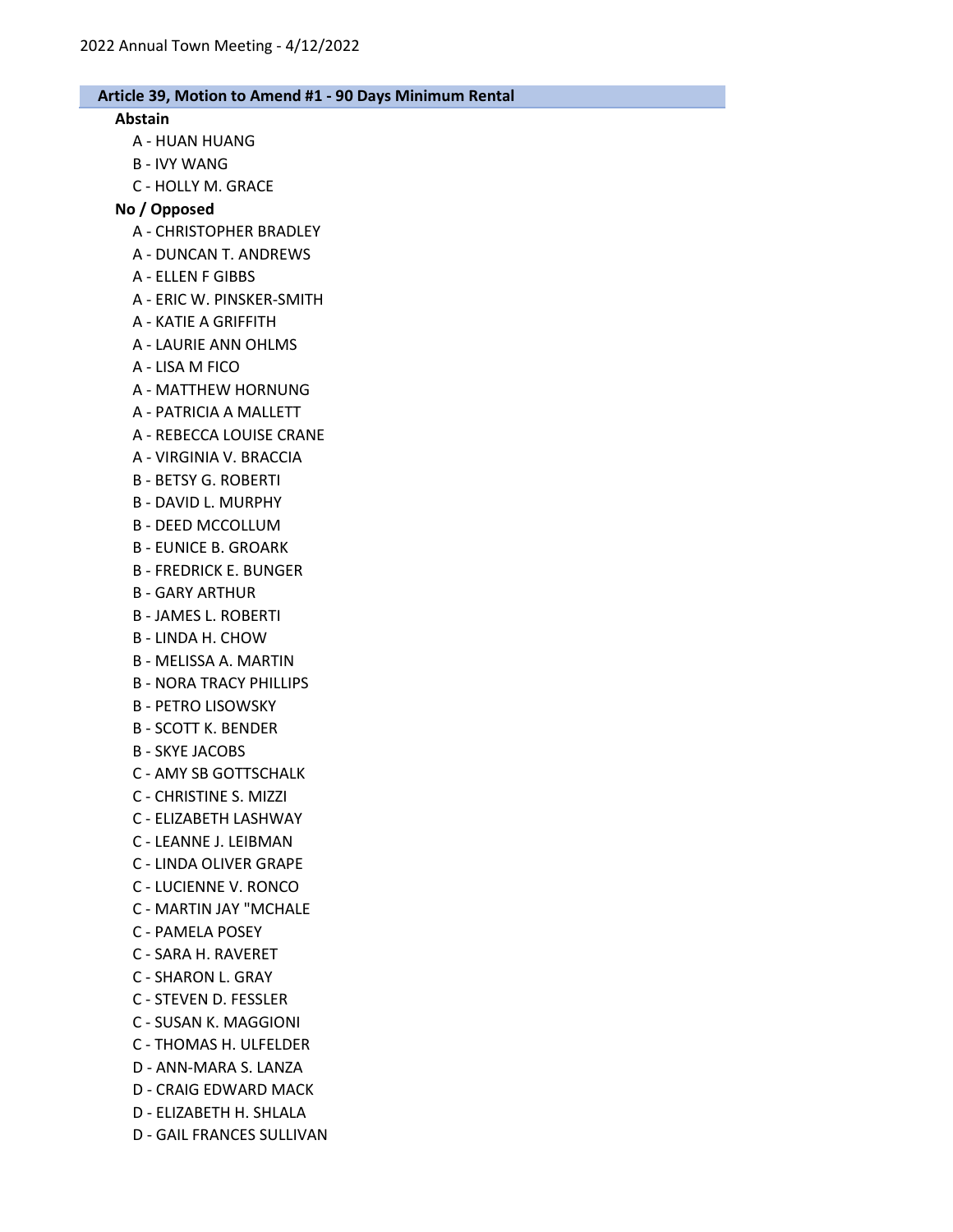- D ILLANA S. NISSENBAUM D - JOHN D. LANZA D - JOHN SCHULER D - LAURA ROBERT-FRAGASSO D - LORI A. FERRANTE D - MARK B. BENJAMIN D - MARY BETH GRIMM D - MASON R. SMITH D - QUENTIN S. PRIDEAUX D - STEPHEN G. MURPHY D - W. ARTHUR "GARRITY E - CAREN PARKER E - JACQUI VAN LOOY E - JARED W. PARKER E - JESSICA BETH GRAHAM E - KATHERINE K. MACDONALD E - LAURENCE D. SHIND E - LISE M. OLNEY E - MARY GARD E - ODESSA MB SANCHEZ E - RAINA C. MCMANUS E - RANI ELWY E - REGINA C. LAROCQUE E - SUSAN E. RYAN E - SYLVIA T. HAHN-GRIFFITHS E - TIMOTHY W. FULHAM E - WENDY S. BECK VON PECCOZ F - ANNE P. COHEN
- F C. MADISON "RILEY
- F DAVID LIVINGSTON
- F ELIZABETH MAY
- F FREDERIC W. RIPLEY
- F HOPE CROSIER
- F JAY PROSNITZ
- F JULIE RISING BRYAN
- F MICHAEL ANDREW LICATA
- F MICHAEL J. MASTRIANNI
- F MICHELE DRAGON LIVINGSTON
- F NICHOLE ANN BERNIER
- F NIKI BRINKMAN-OFENLOCH
- F PRUDENCE B. HAY
- F SHELLY WARD
- F VIRGINIA LEE FERKO
- G ALLAN L. PORT
- G ANDREW A. WILSON
- G DIANE CAMPBELL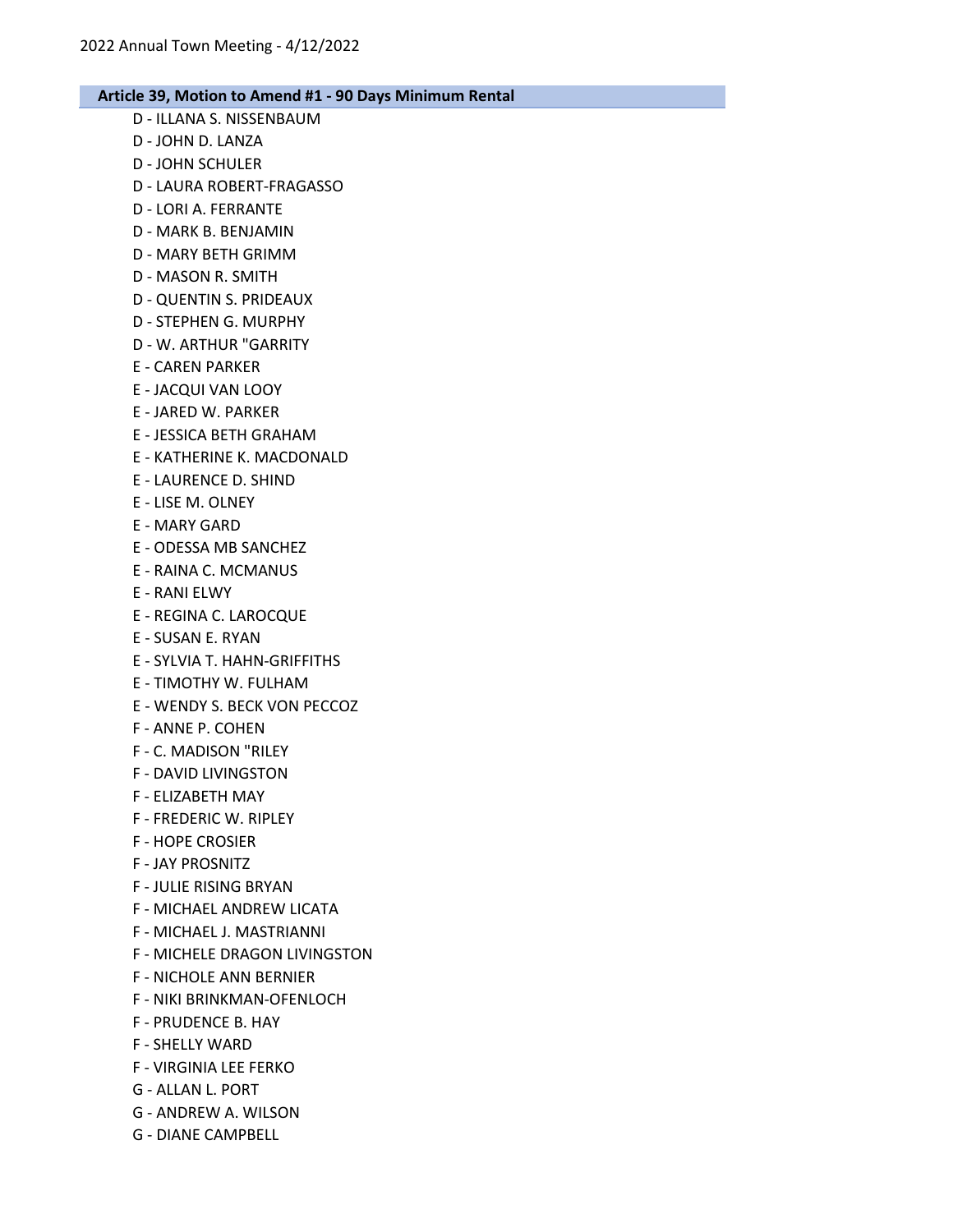- G EDWARD D. FOLLAND G - FREDERICK W. SCHALLER
- G HAROLD N. "KAPLAN
- G JOAN HACKETT CODY
- G JUDSON L. JAFFE
- G KARL HAMMOND
- G MARJORIE R. FREIMAN
- G MARY ANN CLUGGISH
- G MICHAEL R. TOBIN
- G PARKER MORSE
- G PAUL H. MERRY
- G PHILIPPA BIGGERS
- G RICHARD MICHAEL SALASOVICH
- G RUSSELL B. "ASTLEY
- H BARBARA H. MCMAHON
- H CATHERINE C. MIRICK
- H COLETTE EMMA AUFRANC
- H EZRA M. ENGLEBARDT
- H JEFFREY WECHSLER
- H JENNIFER D. FALLON
- H JENNIFER LEE MADDEN
- H JULIA HICKSW DE PEYSTER
- H KATHLEEN E. WOODWARD
- H LEDA MURCIA EIZENBERG
- H LINSHI LI
- H PAMELA L. KUBBINS
- H PHYLLIS LESSNER THEERMANN
- H RICHARD M. "PAGE

### Yes / In Favor

- A BARBARA D SEARLE
- A BARBARA HIRSCH
- A BRENDA S DOCKTOR
- A CHRISTOPHER E. SHEDD
- A CORINNE M MONAHAN
- A GWEN K. BAKER
- A GWENN ROOS
- A JOHN DUFFY
- A JOSEPH KAHN
- A MARTHA WILSON BYRNE ROCKWOOD
- A MARY KLOPPENBERG
- A MEHTAP OZTURK YAGCI
- A PAMELA STIRRAT
- A SHEILA OLSON
- A SUSAN LYSAGHT HURLEY
- A SUZANNE G LITTLEFIELD
- A WENDY WITHINGTON PAUL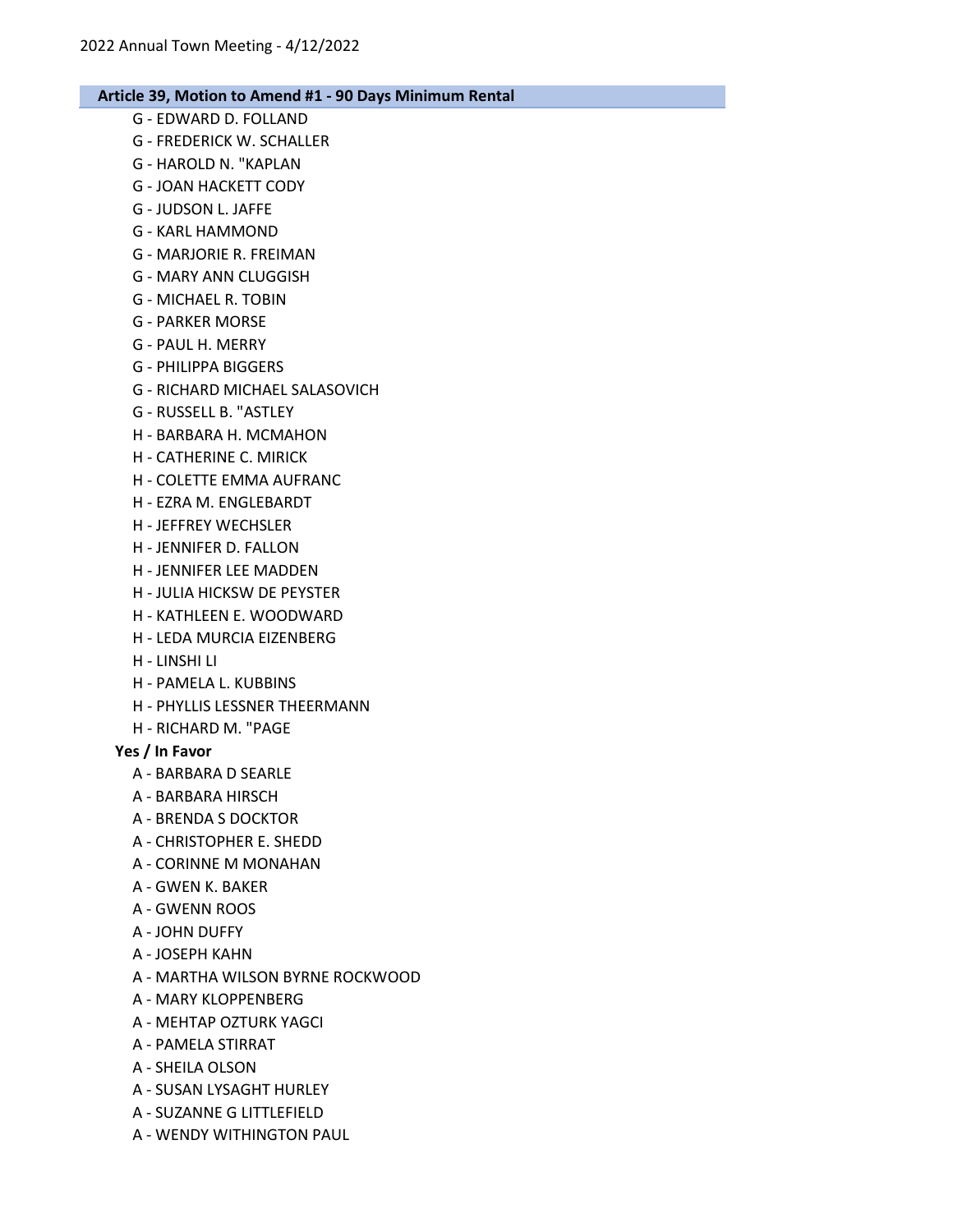- B ALBERT BENEDICT "KRUG B - AMY E. MCCARRON B - ARTHUR S. PRIVER B - CAROLINE FRIENDLY
- B CHRISTINA HORNER
- B JOSEPH SCHOTT
- B KATHERINE S. CORT
- B KELLY C. FRIENDLY
- B MARY EATON CROWN
- B MIDDLETON ANSLEY "MARTIN
- B PAUL THOMAS DELANEY
- B ROBERTA MORGENSTERN
- B S. PETER W. JONES
- C ANDREA N. WARD
- C ANN M. HOWLEY
- C ANN WELKE RAPPAPORT
- C BEATRICE BEZMALINOVIC DHEBAR
- C HYUN SOOK RYU SONG
- C KATE MCGEOUGH
- C KATHY Y. EGAN
- C KELLY MCCOULF NORRIS
- C LOIS SULLIVAN
- C LUCY ROONEY KAPPLES
- C MARCIA TESTA SIMONSON
- C ROYALL H. SWITZLER
- C SARAH H. PEDERSEN
- C SHANI M. DEFINA
- D CAROL ALMEDA-MORROW
- D CHRISTINE A. KEHOE
- D DEREK B. REDGATE
- D DIANE E. HALL
- D ELIZABETH SULLIVAN WOODS
- D ETHAN I. DAVIS
- D IAN COHEN
- D LAURA SCHOTSKY OLTON
- D MARGIE PALLADINO
- D MAURA MURPHY
- D PATTI QUIGLEY
- D RICHARD D. "HILL
- D SANDRA JOSEPH
- E DENNIS DISCHINO
- E JOAN GAUGHAN
- E JOHN FREDERICK ERHARD
- E KATHERINE L. "BABSON
- E KEVIN J. MACDONALD
- E MARLA L. ROBINSON